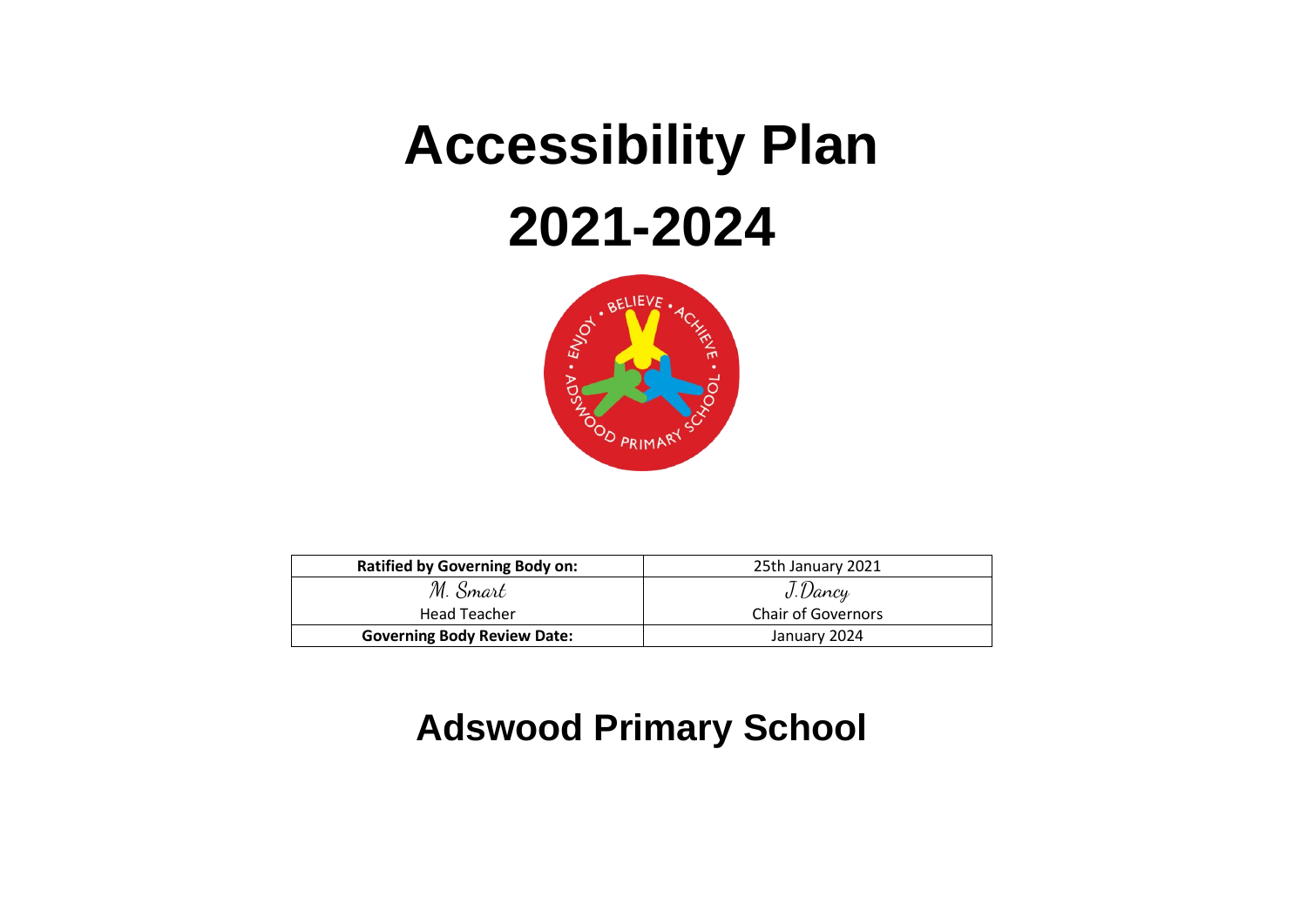### **Vision Statement**

Under the Equality Act 2010 schools should have an Accessibility Plan. The Equality Act 2010 replaced all existing equality legislation, including the Disability Discrimination Act. The effect of the law is the same as in the past, meaning that "schools cannot unlawfully discriminate against pupils because of sex, race, disability, religion or belief and sexual orientation". According to the Equality Act 2010 a person has a disability if:

(a) He or she has a physical or mental impairment, and

(b) The impairment has a substantial and long-term adverse effect on his or her ability to carry out normal day-to-day activities.

The Accessibility Plan is listed as a statutory document of the Department for Education's guidance on statutory policies for schools. The Plan will be reviewed every 3 years or where operational needs dictate and approved by the Governing Body. The review process can be delegated to a committee of the Governing Body, an individual or the Head. At Adswood Primary School the Plan will be monitored by the Headteacher and evaluated by the Governing Body. The current Plan will be appended to this document.

At Adswood Primary School we are committed to working together to provide an inspirational and exciting learning environment where all children can develop an enthusiasm for life-long learning. We believe that children should feel happy, safe and valued so that they gain a respectful, caring attitude towards each other and the environment both locally and globally.

#### **Aims:**

**Our Aims are:** 

**• Increase access to the curriculum for pupils with a disability, medical condition or other access needs** 

**• To improve the physical environment of the school to increase the extent to which pupils, staff and other members of the school community with a disability, medical condition or other access needs can access education and associated services.** 

**• Improve the delivery of information to pupils, staff, parents/carers and other members of the school community**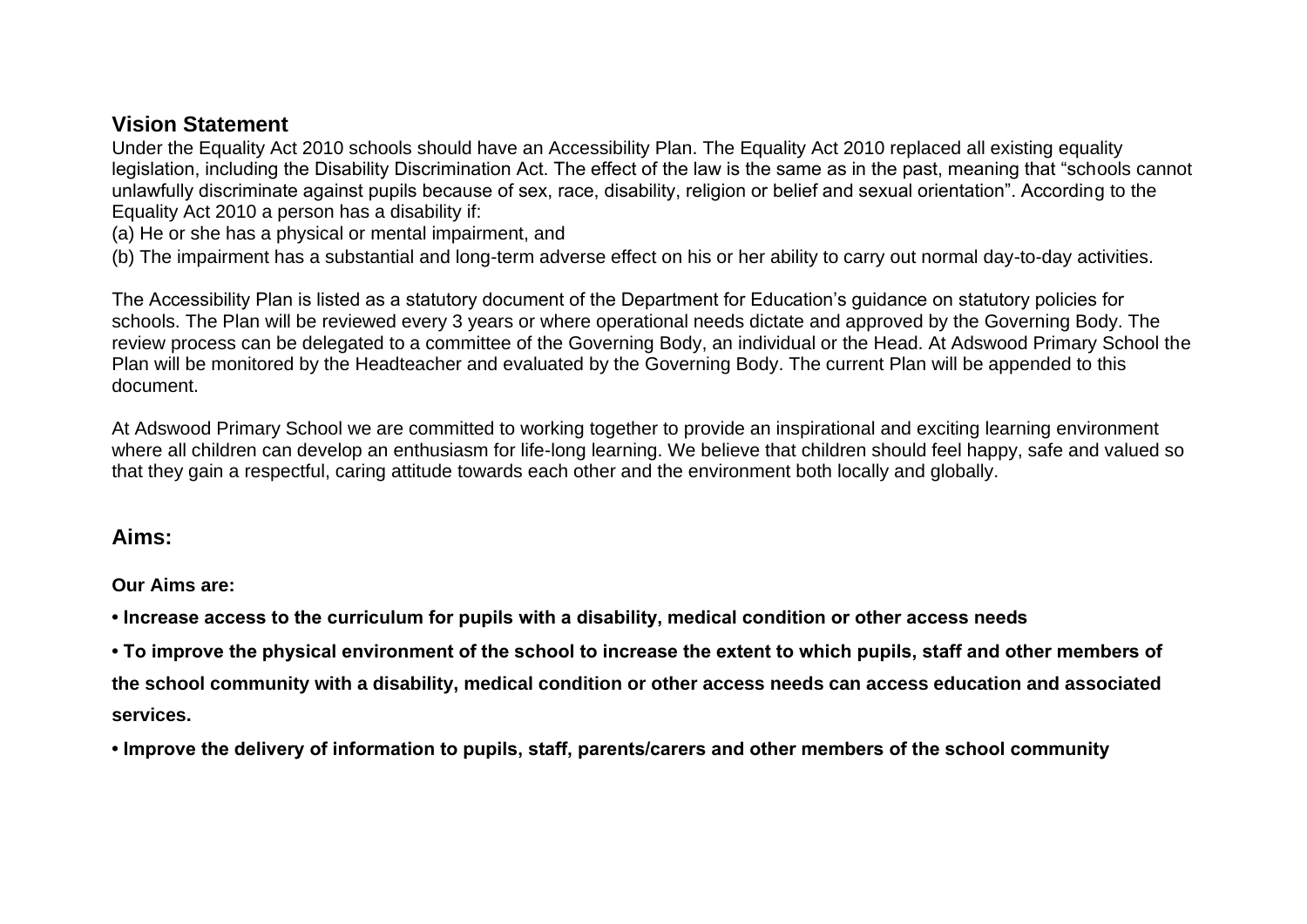1) The Accessibility Plan has been developed and drawn up based upon information supplied by the Local Authority, and consultations with pupils, parents, staff and governors of the school. The document will be used to advise other school planning documents and policies and will be reported upon annually in respect of progress and outcomes. The Accessibility Plan is structured to complement and support the school's Equality Objectives, and will similarly be published on the school website. We understand that the Local Authority will monitor the school's activity under the Equality Act 2010 (and in particular Schedule 10 regarding Accessibility) and will advise upon the compliance with that duty. The Accessibility Plan will be published on the school website. The Accessibility Plan will be monitored through the Governor Finance and Premises Committee. The school will work in partnership with the Local Authority in developing and implementing this Accessibility Plan. The Accessibility Plan may be monitored by Ofsted during inspection processes in relation to Schedule 10 of the Equality Act 2010.

2) Adswood Primary School is committed to providing an environment that enables full curriculum access that values and includes all pupils, staff, parents and visitors regardless of their education, physical, sensory, social, spiritual, emotional and cultural needs. We are committed to adhering to the principles of the Equality Act 2010 with regard to disability and to developing a culture of inclusion, support and awareness within the school.

3) The Adswood Primary School Accessibility Plan shows how access is to be improved for disabled pupils, staff and visitors to the school within a given timeframe and anticipates the need to make reasonable adjustments to accommodate their needs where practicable.

The Adswood Primary School Accessibility Plan relates to the key aspects of physical environment, curriculum and written information:

- Increase access to the curriculum for pupils with a disability, adapting the curriculum as necessary. This includes teaching and learning and the wider curriculum of the school such as participation in after-school clubs, leisure and cultural activities or schools visits – it also covers the provision of specialist or auxiliary aids and equipment, which may assist these pupils in accessing the curriculum within a reasonable timeframe (If a school fails to do this they are in breach of their duties under the Equalities Act 2010).
- Improve and maintain access to the physical environment of the school, adding specialist facilities as necessary this covers improvements to the physical environment of the school and physical aids to access education within a reasonable timeframe;
- Where needed, adapt the delivery of written information to pupils, staff, parents and visitors with disabilities; examples might include adaptations to hand-outs, timetables, textbooks and information about the school and school events; the information should be made available in various preferred formats within a reasonable timeframe.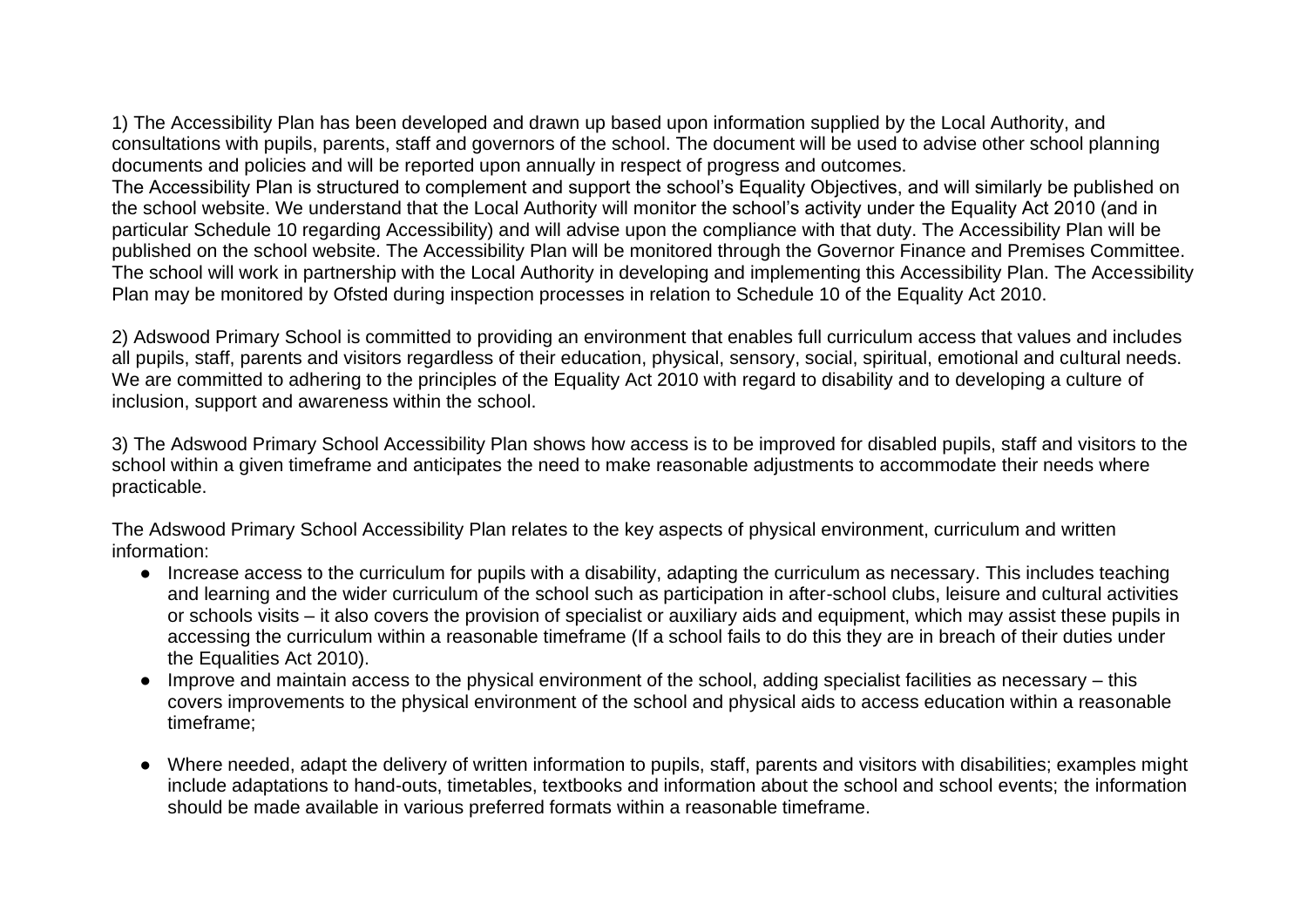4) Whole school training will recognise the need to continue raising awareness for staff and governors on equality issues with reference to the Equality Act 2010.

- 5) This Accessibility Plan should be read in conjunction with the following school policies, strategies and documents:
	- Health & Safety Policy
	- Special Educational Needs Policy
	- Medical Needs Policy
	- Off site visits and journeys guidance

6) The Accessibility Plan for physical accessibility relates to the Access Audit of the School, which remains the responsibility of the governing body. It may not be feasible to undertake all of the works during the life of this accessibility plan and therefore some items will roll forward into subsequent plans. An accessibility audit will be completed by the school prior to the end of each period covering this plan in order to inform the development of a new Accessibility Plan for the ongoing period.

7) Equality Impact Assessments will be undertaken as and when school policies are reviewed. The terms of reference for all governors' committees will include the need to consider Equality and Diversity issues as required by the Equality Act 2010.

**Current good practice** - We gather information about any disability or health condition in early communications with parents and carers of children who are new to school. For parents and carers of children already at the school, we ask parents to keep the school informed of any changes to the information they have provided.

**Physical Environment** - There is only one area of school where there is limited or no access at the moment. (first floor which is the staffroom, resource room and offices) Disabled pupils participate in extra-curricular activities. Some aspects of extracurricular activities present particular challenges, for example lunch and break times for pupils with social/interaction impairments, afterschool clubs for pupils with physical impairments and school trips for pupils with medical needs, however all reasonable adjustments are made to support as full an involvement as possible.

**Curriculum -** Through planning for individual need, we aim to provide as inclusive an approach as practically possible. Some areas of the curriculum present particular challenges, for example: PE for pupils with a physical impairment, however all reasonable adjustments are made to support as full an involvement as possible. We seek advice and support from the relevant professionals in order to ensure that we have made adequate and reasonable adjustments.

**Information -** Different forms of communication are made available as needs are identified to enable all disabled pupils to express their views and to hear the views of others. Access to information is provided in a range of different formats available for disabled pupils, parents and staff as needed.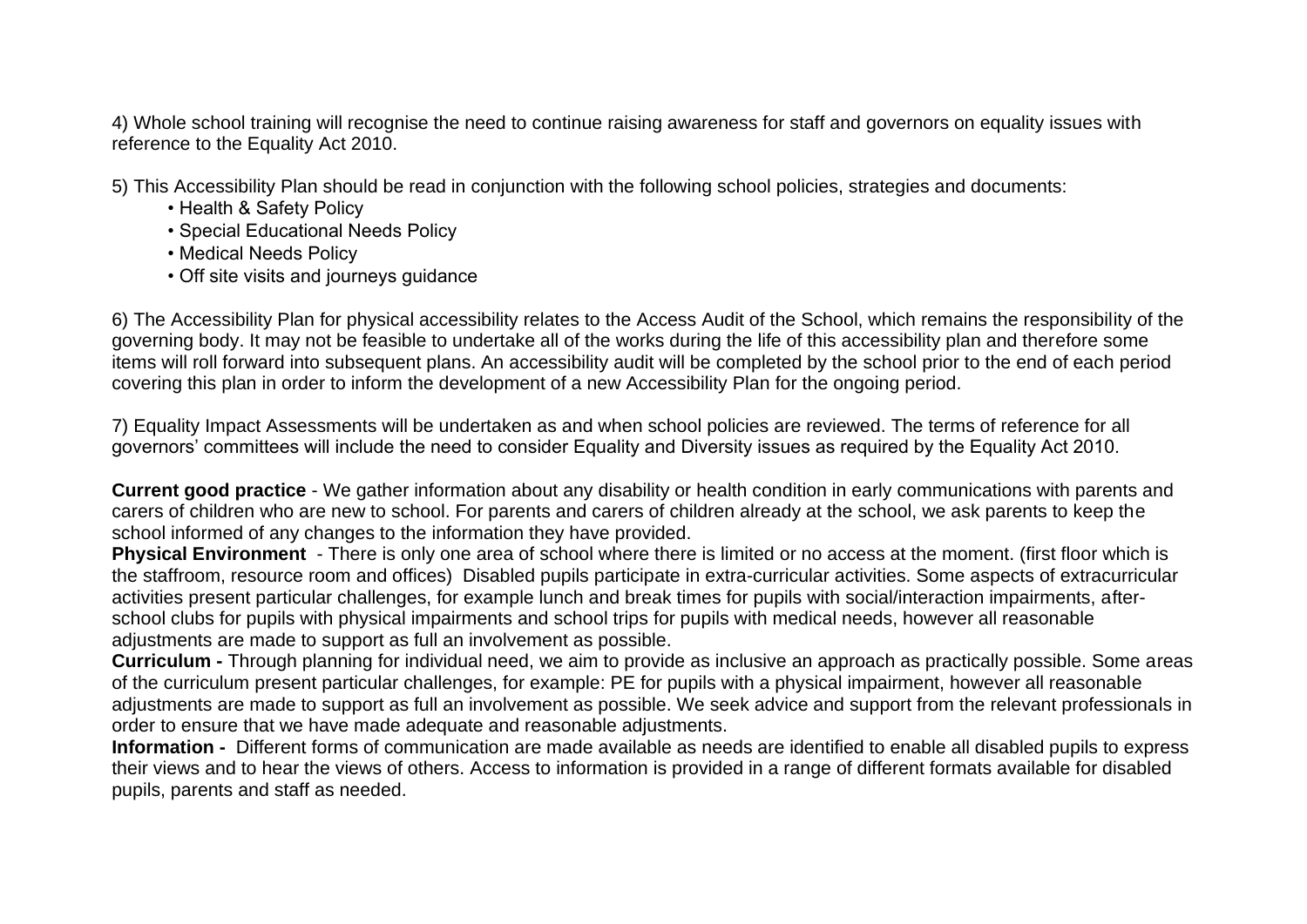**Access Audit** - The school is housed in a one storey building. All entrances to the school are either flat or ramped and all have wide doors fitted. The main entrance features a secure lobby and has been fitted with a low reception hatch, this being fully accessible to wheelchair users. Whilst we acknowledge that the size of the school site could potentially present challenges when moving between buildings, we make reasonable adjustments as the need arises. The school does not have any dedicated visitor parking although a disabled parking space is in our school car park. Visitors to the school use on-street parking. There are disabled toilet facilities available in our buildings. These are fitted with a handrail and a pull emergency cord. The school has internal emergency signage and escape routes are clearly marked. Personalised evacuation plans are put in place as required. **Management, coordination and implementation and review** 

• We consult with other professionals and services when new situations regarding pupils with disabilities are experienced.

- The Governors and Senior Leadership Team work closely with the Local Authority.
- We work closely with parents to consider their children's needs.
- The policy is reviewed annually and/or as children's needs change.
- The annual review is then shared with staff.

• We make links with other schools to share best practice through regular SEND Lead network meetings and other communications as needed.

**Complaints** - The school works, wherever possible, in partnership with parents to ensure a collaborative approach to meeting pupils' needs. If there are any complaints relating to the provision for pupils with access needs these will be dealt with in the first instance by the Headteacher. The SEND governor or chair of governors may be involved if the complaint is not resolved satisfactorily.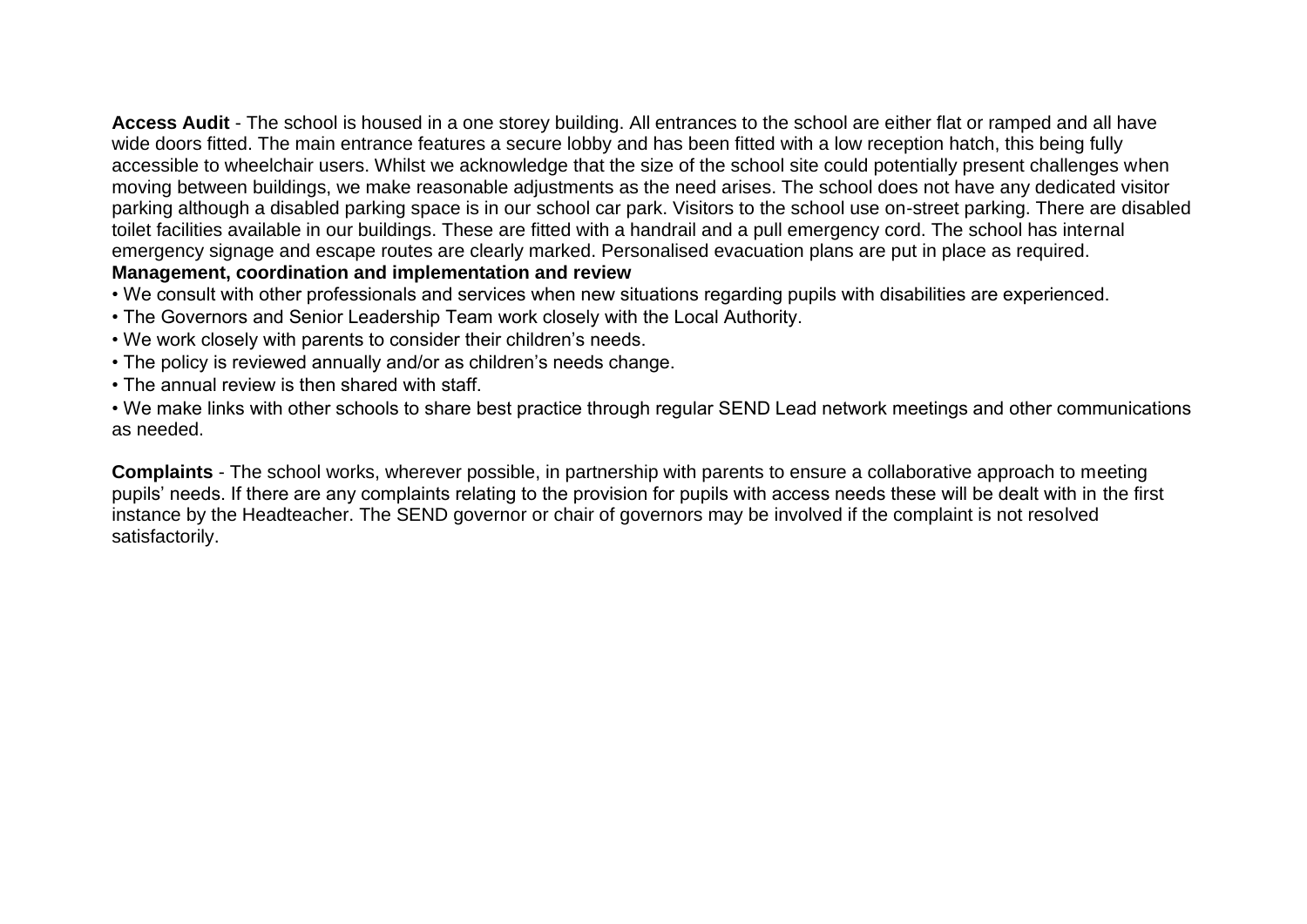#### **Action Plan**

#### **Aim 1: To increase the extent to which disabled pupils can participate in the school curriculum.**

Our key objective is to reduce and eliminate barriers to access to the curriculum and to ensure full participation in the school community for pupils, and prospective pupils, with a disability, medical condition or other access needs. Provision may include: Liaison with specialists, CPD for staff, a differentiated curriculum, specialist resources to support learning and access to the curriculum, a range of support staff including trained teaching assistants and access arrangements in place for statutory testing

| . Targets<br>To liaise with pre-school<br>providers to prepare for the<br>new intake of children into<br>Foundation Stage each year                                                                                      | <b>Strategies</b><br>To identify pupils who may<br>need adapted or additional<br>provision                                                                                                                              | Timescale<br>May to Dec annually | <b>Responsibilities</b><br>Pastoral Care Manager<br><b>SEND Lead</b><br><b>EYFS Leader and teachers</b>            | <b>Success Criteria</b><br>Provision set in place ready<br>for when the child/ren start<br>school                                           |
|--------------------------------------------------------------------------------------------------------------------------------------------------------------------------------------------------------------------------|-------------------------------------------------------------------------------------------------------------------------------------------------------------------------------------------------------------------------|----------------------------------|--------------------------------------------------------------------------------------------------------------------|---------------------------------------------------------------------------------------------------------------------------------------------|
| To liaise with educational<br>establishments to prepare for<br>the intake of new children<br>who transfer within year                                                                                                    | To identify pupils who may<br>need adapted or additional<br>provision                                                                                                                                                   | Ongoing as need arises           | HT & Deputy/SEND lead                                                                                              | Provision set in place ready<br>for when the child/ren start<br>school                                                                      |
| To review policies to ensure<br>that they reflect inclusive<br>practice and procedure                                                                                                                                    | To comply with the Equality<br>Act 2010                                                                                                                                                                                 | Ongoing                          | <b>SLT &amp; Governors</b>                                                                                         | All policies clearly reflect<br>inclusive practice and<br>procedure                                                                         |
| To establish and maintain<br>close liaison with parents                                                                                                                                                                  | To ensure collaboration and<br>information sharing between<br>school and families.                                                                                                                                      | Ongoing                          | SLT and all teaching staff                                                                                         | Clear collaborative working<br>approaches through regular<br>meetings, risk assessment<br>reviews, provision reviews<br>and action planning |
| To establish and maintain<br>close liaison with outside<br>agencies for pupils with<br>additional needs                                                                                                                  | To ensure collaboration<br>between all key personnel.                                                                                                                                                                   | Ongoing                          | SLT/SEND lead, all teaching<br>staff and outside<br>professionals                                                  | Clear collaborative working<br>approaches through regular<br>meetings, risk assessment<br>reviews, provision reviews<br>and action planning |
| To include pupils with a<br>disability, medical condition or<br>other access needs as fully<br>as possible in the wider<br>curriculum including trips and<br>residential visits as well as<br>extra-curricular provision | Create personalised risk<br>assessments and access<br>plans for individual children.<br>Liaise with external agencies,<br>identifying training needs and<br>implementing training where<br>needed. Ensure that actions. | Ongoing                          | SLT, SEND lead and all<br>teaching staff, extra-curricular<br>service providers and<br>educational visits settings | Evidence that appropriate<br>considerations and<br>reasonable adjustments have<br>been made                                                 |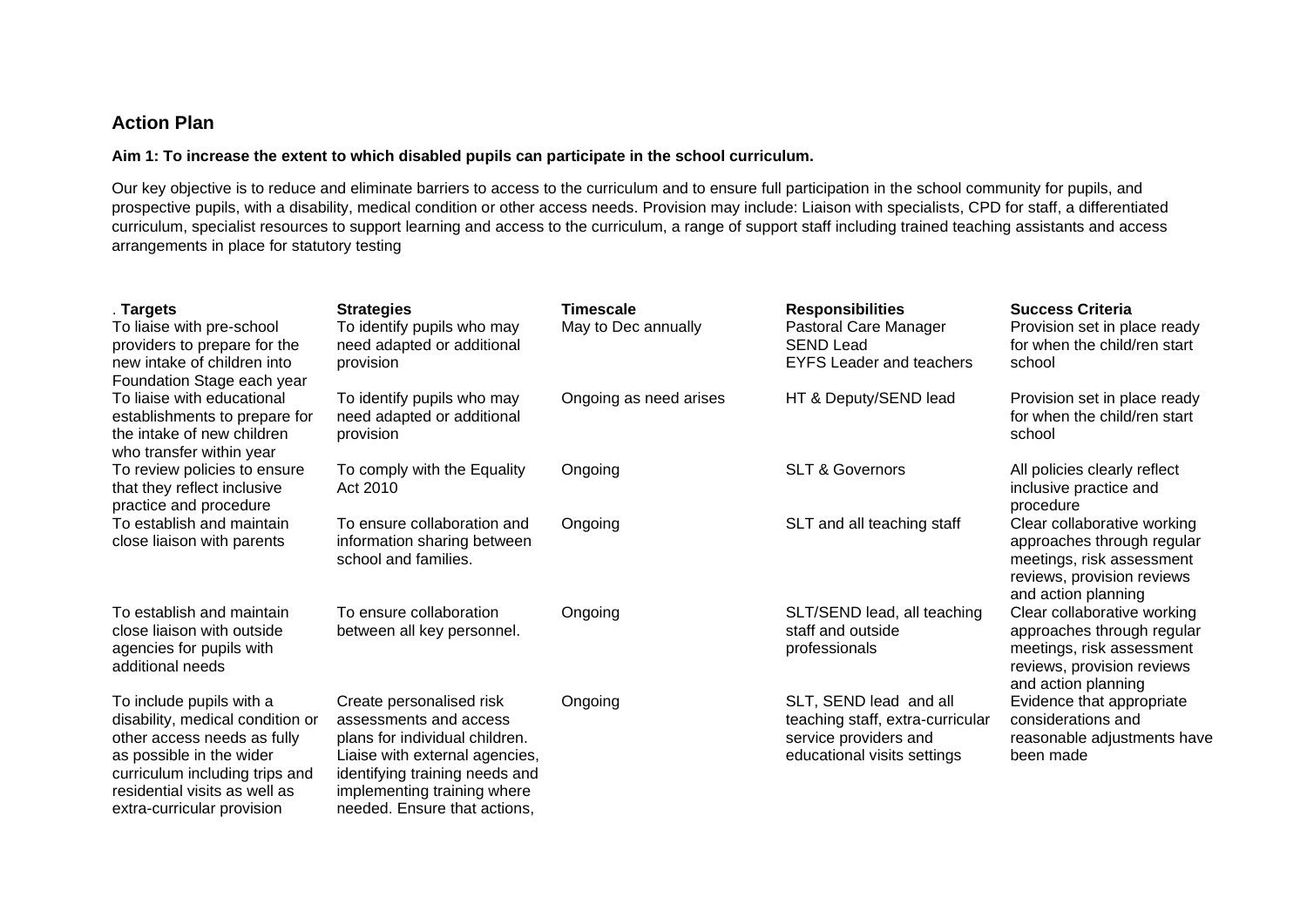including emergency evacuation procedures, are clear and that staff are capable of carrying them out.

**Aim 2: To improve the physical environment of the school to increase the extent to which pupils with a disability, medical condition or other access needs can access education and associated services.**

| <b>Targets</b><br>Improve the physical school<br>environment                                                                  | <b>Strategies</b><br>The school will take into account<br>the needs of pupils with physical<br>difficulties and sensory<br>impairments when planning and<br>undertaking future improvements<br>and refurbishments of the site<br>and premises, such as improved<br>access, lighting and colour<br>schemes, clear signage and<br>more accessible facilities and<br>fittings. | Timescale<br>Ongoing | <b>Responsibilities</b><br>SLT, site manager and<br>governors | <b>Success Criteria</b><br>Evidence that appropriate<br>considerations have been<br>made wherever physical<br>school improvements are<br>carried out. |
|-------------------------------------------------------------------------------------------------------------------------------|-----------------------------------------------------------------------------------------------------------------------------------------------------------------------------------------------------------------------------------------------------------------------------------------------------------------------------------------------------------------------------|----------------------|---------------------------------------------------------------|-------------------------------------------------------------------------------------------------------------------------------------------------------|
| Ensure that reasonable<br>adjustments are made for<br>pupils with a disability, medical<br>condition or other access<br>needs | Create personalised risk<br>assessments and access plans<br>for individual pupils. Liaise with<br>external agencies, identifying<br>training needs and implementing<br>training where needed. Ensure<br>that actions, including emergency<br>evacuation procedures, are clear<br>and that staff are capable of<br>carrying them out.                                        | Ongoing              | SLT, SEND lead, all teaching<br>staff and site manager        | As full as possible inclusion for<br>all pupils. Safe evacuation in<br>an emergency.                                                                  |
|                                                                                                                               | Aim 3: Improve the delivery of information to pupils, staff, parents/carers and other members of the school community                                                                                                                                                                                                                                                       |                      |                                                               |                                                                                                                                                       |

**Targets Strategies Timescale Responsibilities Success Criteria**  To enable improved access to written information for pupils, parents and visitors. Create and offer information in alternative formats Access arrangements are considered and put into place for statutory testing Ongoing SLT, teachers, admin team and SEND lead Evidence that appropriate considerations and reasonable adjustments have been made